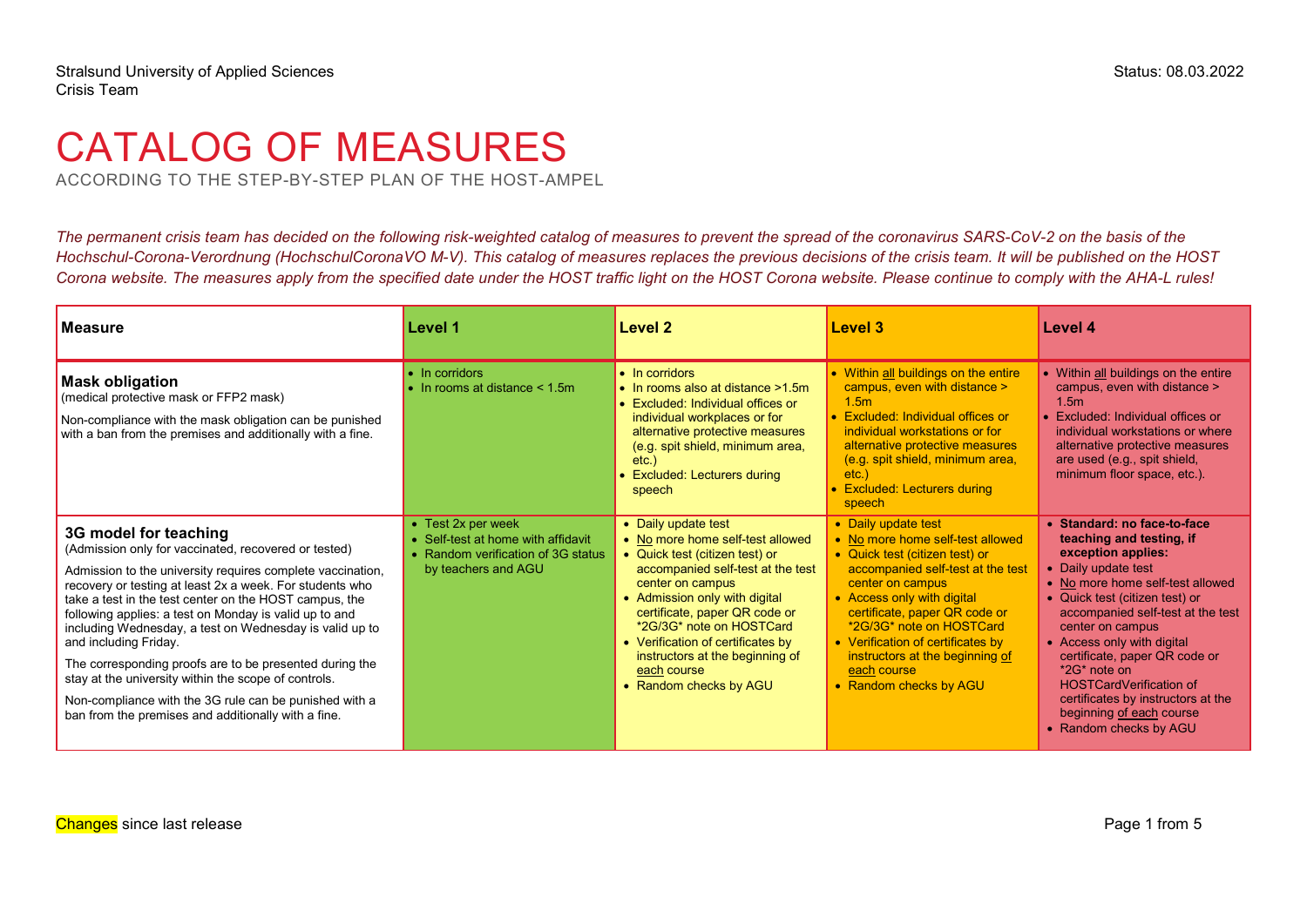| <b>Measure</b>              | Level 1                                                                                                                                                                                                                                                                                                                                                                           | Level 2                                                                                            | Level 3                                                                                                                 | Level 4                                                                                                                                                                                                             |
|-----------------------------|-----------------------------------------------------------------------------------------------------------------------------------------------------------------------------------------------------------------------------------------------------------------------------------------------------------------------------------------------------------------------------------|----------------------------------------------------------------------------------------------------|-------------------------------------------------------------------------------------------------------------------------|---------------------------------------------------------------------------------------------------------------------------------------------------------------------------------------------------------------------|
| <b>Teaching Operation</b>   | • For the beginning lecture period applies regardless of the traffic light level:<br>The lecture period begins digitally on 14 March. As of April 04, lectures will be scheduled in presence.<br>In the case of presence, the regulations for the 3G model, mask obligation and room occupancy apply according to the respective traffic light level.                             |                                                                                                    |                                                                                                                         |                                                                                                                                                                                                                     |
| <b>Exams</b>                | For the coming examination period, the following applies regardless of the traffic light level:<br>Examinations can be conducted digitally or in presence. The examiners must notify the faculty management of the format.<br>In case of presence, the regulations for the 3G model, masking obligation and room occupancy apply according to the respective traffic light level. |                                                                                                    |                                                                                                                         |                                                                                                                                                                                                                     |
| Room occupancy for teaching | Checkerboard pattern<br>(seat distance < 1.5m permitted)<br>• - For 2G without restriction                                                                                                                                                                                                                                                                                        | • Checkerboard pattern<br>(seat distance < 1.5m permitted)<br>• - For 2G without restriction       | • Checkerboard pattern<br>$(s$ eat distance < 1.5m permitted)<br>• - For 2G without restriction                         | • Checkerboard pattern<br>(seat distance $\leq$ 1.5m permitted)<br>• - For 2G without restriction                                                                                                                   |
| Learning spaces             | Open with contact tracking via<br>HOST card (where available via<br>box, otherwise luca app).                                                                                                                                                                                                                                                                                     | • Open with 3G and contact<br>tracking via HOST card                                               | • Open with 3G and contact<br>tracking via HOST card                                                                    | • Only rooms designated by faculty<br>or library by advance reservation<br>and 2G.<br>• Contact tracking via HOST card<br>• Control by administrative staff<br>• max. 10 persons per room (note<br>max. occupancy!) |
| <b>Other events</b>         | • Approved with 3G model and<br>hygiene plan<br>• Verification of 3G status by event<br>management                                                                                                                                                                                                                                                                                | • Approved with 3G model and<br>hygiene plan<br>• Verification of 3G status by event<br>management | • Approved with 2G+ model and<br>hygiene plan<br>• Verification of 2G+ status by event<br>management                    | • Not allowed                                                                                                                                                                                                       |
| Library                     | Open with 3G model, only lending<br>also without 3G                                                                                                                                                                                                                                                                                                                               | Open with 3G model, only lending<br>also without 3G                                                | • Open with 3G                                                                                                          | • Only distance lending                                                                                                                                                                                             |
| <b>Committee meetings</b>   | Presence                                                                                                                                                                                                                                                                                                                                                                          | • Presence or hybrid                                                                               | • Standard: Digital<br>• Presence only with hybrid offer                                                                | • Digital only                                                                                                                                                                                                      |
| <b>Meetings</b>             | Presence                                                                                                                                                                                                                                                                                                                                                                          | • Presence or hybrid                                                                               | • Standard: Digital<br>• - Presence only with hybrid offer<br>and max. 10 persons in the room<br>(note max. occupancy!) | • Digital only                                                                                                                                                                                                      |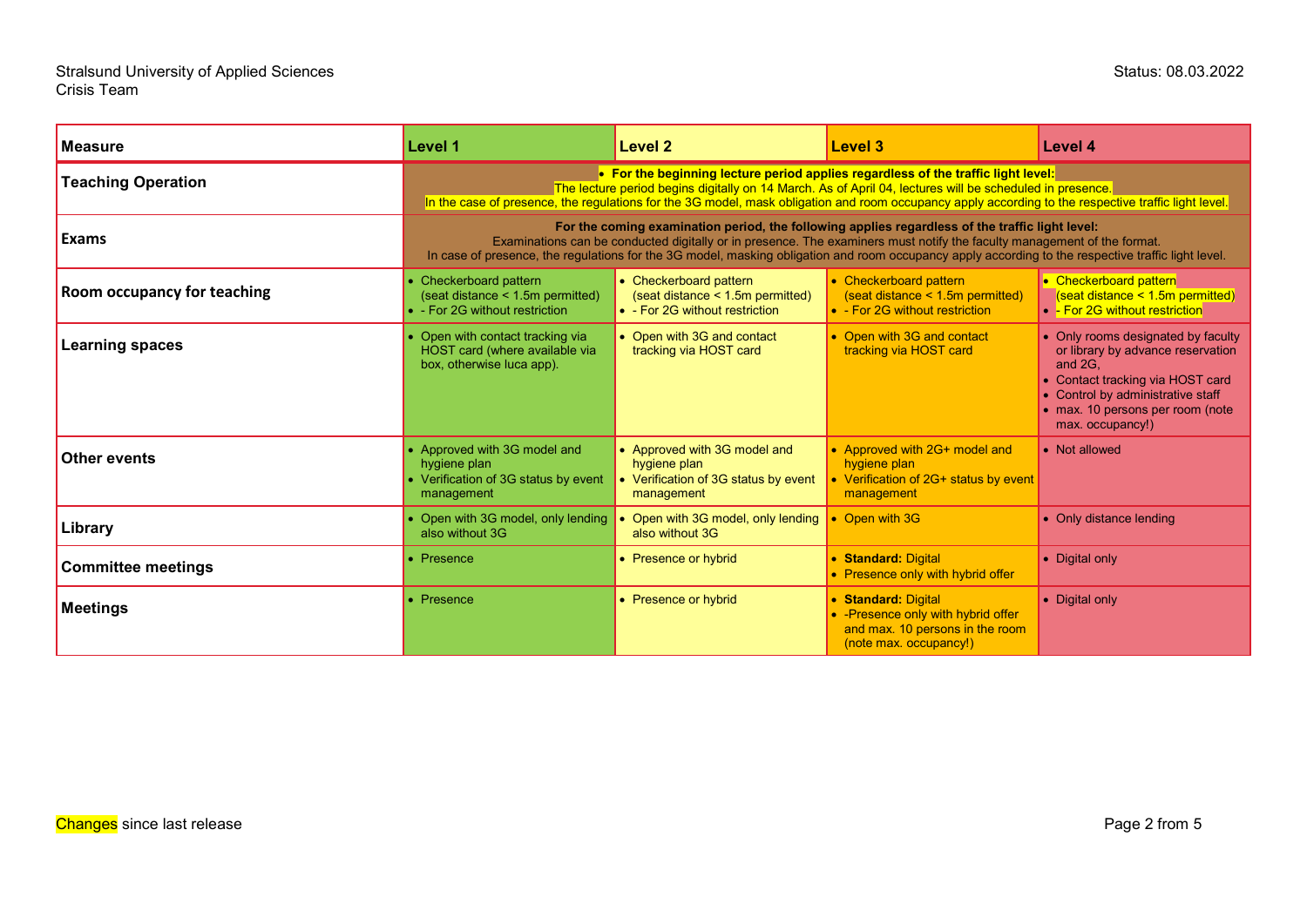#### Stralsund University of Applied Sciences Status: 08.03.2022 Crisis Team

| <b>Measure</b>                                                                                  | Level 1                                                                                                                                                                                                                                                                                                                    | <b>Level 2</b>                                                                                                                                                     | <b>Level 3</b>                                                                                                                                                     | <b>Level 4</b>                                                                                                                                                     |
|-------------------------------------------------------------------------------------------------|----------------------------------------------------------------------------------------------------------------------------------------------------------------------------------------------------------------------------------------------------------------------------------------------------------------------------|--------------------------------------------------------------------------------------------------------------------------------------------------------------------|--------------------------------------------------------------------------------------------------------------------------------------------------------------------|--------------------------------------------------------------------------------------------------------------------------------------------------------------------|
| Job interviews                                                                                  | • Presence                                                                                                                                                                                                                                                                                                                 | • Presence or hybrid<br>• Presence only with 3G                                                                                                                    | • Standard: Digital<br>• Presence only with 3G model                                                                                                               | • Standard: Digital<br>• Presence only with daily quick test<br>or accompanied self-test.                                                                          |
| <b>Appointment Committee Lectures</b>                                                           | Presence                                                                                                                                                                                                                                                                                                                   | • Presence<br>• Presence only with 3G                                                                                                                              | • Presence or hybrid<br>• Presence only with 3G                                                                                                                    | • Standard: Digital<br>• - Presence only with daily updated<br>quick test or accompanied<br>self-test.                                                             |
| <b>Buildings</b>                                                                                | • Normal closing times                                                                                                                                                                                                                                                                                                     | • Normal closing times                                                                                                                                             | • Open during lecture hours,<br>7:00 to 19:30<br>• Access outside lecture hours<br>possible with authorization<br>(transponder)                                    | • Open during lecture hours,<br>7:00 to 19:30<br>• Access outside lecture hours<br>possible with authorization<br>(transponder)                                    |
| <b>External visitors</b>                                                                        | $\bullet$ Yes                                                                                                                                                                                                                                                                                                              | • Only with appointment and with<br>3G proof                                                                                                                       | • Only with appointment and with<br>3G proof                                                                                                                       | • Default: No<br>• Exception: only for indispensable<br>persons and with 3G proof                                                                                  |
| <b>Home-Office</b><br>Regulations according to § 28b Infection Protection Act have<br>priority! | Voluntary, in close coordination<br>with supervisor<br>Possible when caring for<br>corona-positive children                                                                                                                                                                                                                | • Voluntary, in close coordination<br>with supervisor<br>• Possible when caring for<br>corona-positive children                                                    | • Voluntary, in close coordination<br>with supervisor<br>• Possible when caring for<br>corona-positive children                                                    | • Mandatory for all possible<br>workplaces<br>• Possible when caring for<br>corona-positive children                                                               |
| 3G Regulations for employees                                                                    | The regulations according to § 28b Infection Protection Act apply regardless of the traffic light level:<br>Employers and employees must carry proof of vaccination and recovery or a current certificate of a negative coronary test when entering the workplace<br>or a current certificate of a negative coronary test. |                                                                                                                                                                    |                                                                                                                                                                    |                                                                                                                                                                    |
| <b>Business trips</b>                                                                           | $\bullet$ Yes<br>No travel to designated high-risk<br>areas                                                                                                                                                                                                                                                                | • Yes, examination of the urgency<br>by the superior<br>• No travel to designated high-risk<br>areas                                                               | • Standard: No<br>• Exceptions only with justification<br>and approval by K/R<br>• Previous approval are canceled                                                  | • Standard: No<br>• Exceptions only with justification<br>and approval by K/R<br>• Previous approval are canceled                                                  |
| <b>Excursions</b>                                                                               | $\bullet$ Yes<br>No travel to designated high-risk<br>areas                                                                                                                                                                                                                                                                | • Yes, examination of the urgency<br>by the superior<br>• No travel to designated high-risk<br>areas                                                               | $\bullet$ No<br>• Exceptions only with justification<br>and approval by K/R                                                                                        | $\bullet$ No                                                                                                                                                       |
| <b>University Sports on campus</b>                                                              | The rules for unified competition<br>in accordance with the Corona<br>national regulations apply.<br>The recommendations of the<br>DOSB are to be implemented.                                                                                                                                                             | • The rules for unified competition<br>in accordance with the Corona<br>national regulations apply.<br>• The recommendations of the<br>DOSB are to be implemented. | • The rules for unified competition<br>in accordance with the Corona<br>national regulations apply.<br>• The recommendations of the<br>DOSB are to be implemented. | • The rules for unified competition<br>in accordance with the Corona<br>national regulations apply.<br>• The recommendations of the<br>DOSB are to be implemented. |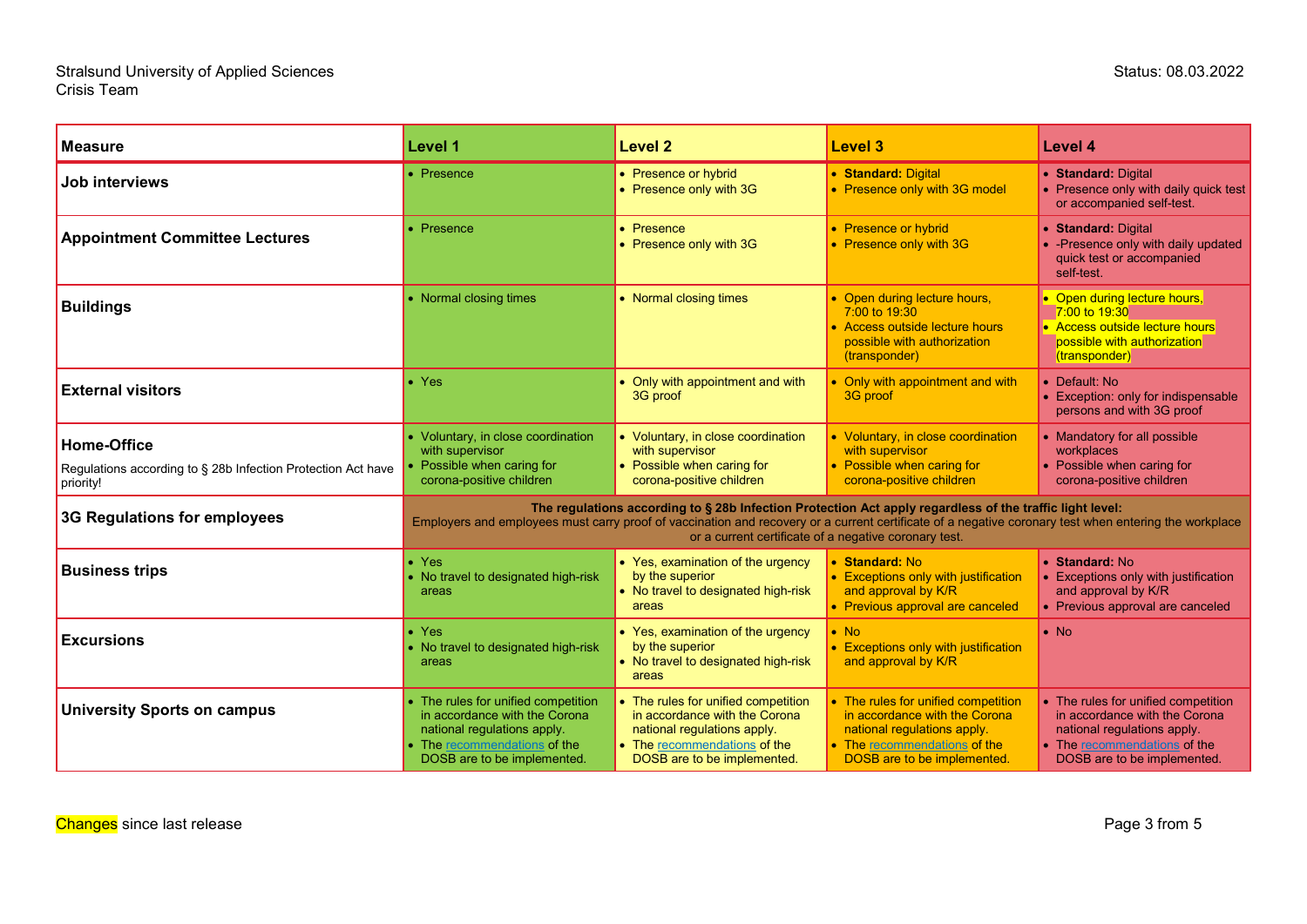| Measure                   | Level 1                                                    | Level 2                                                    | Level 3                                        | Level 4      |
|---------------------------|------------------------------------------------------------|------------------------------------------------------------|------------------------------------------------|--------------|
| <b>Healthy university</b> | $\bullet$ Yes, according to the Corona<br>state ordinance. | $\bullet$ Yes, according to the Corona<br>state ordinance. | $\bullet$ Indoor: 2G+<br>$\bullet$ Outdoor: 3G | $\bullet$ No |